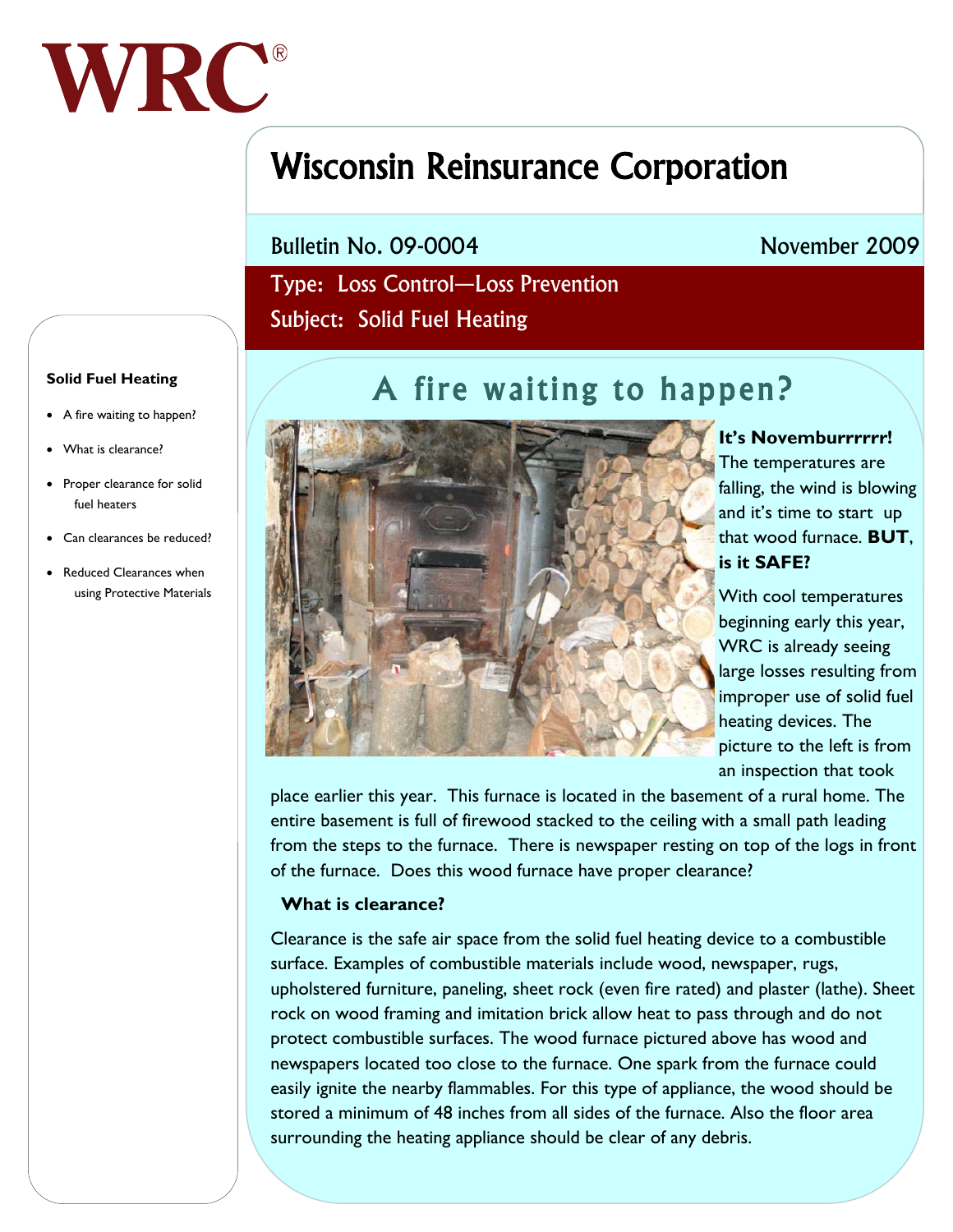#### **What is the proper clearance for solid fuel burning appliances?**

Air space clearance requirements vary based on the type of solid fuel burning appliance. Newer appliances are usually tested by a recognized agency such as Underwriter Laboratories (UL). The tested appliances will have the clearance requirements posted on the appliance and in the owner's manual. It is recommended that only tested appliances be purchased and installed according to the appliance's requirements. Proper installation and fuel storage is crucial for safe and efficient operation. The National Fire Protection Association (NFPA) is the authority on fire, electrical and building safety. The table below shows the NFPA minimum clearance requirements for wood burning appliances.

| <b>Standard Clearances for Solid Fuel Burning Appliances</b>                 |               |               |               |                |  |  |
|------------------------------------------------------------------------------|---------------|---------------|---------------|----------------|--|--|
| Type of Appliance Above top of appliance front                               |               |               | back $(I)$    | from $side(1)$ |  |  |
| Room heaters, fireplace stoves 36 in.                                        |               | <u>36 in.</u> | <u>36 in.</u> | 36 in.         |  |  |
| <b>Furnaces</b>                                                              | <u>18 in.</u> | <u>48 in.</u> | <u>18 in.</u> | <u>18 in.</u>  |  |  |
| Steam & water boilers                                                        | $6$ in.       | 48 in.        | $6$ in.       | $6$ in.        |  |  |
| Steam boiler - 16psi                                                         |               |               |               |                |  |  |
| Water boiler - 250 deg. F max                                                |               |               |               |                |  |  |
| Water boiler - 200 deg. F max                                                |               |               |               |                |  |  |
| All Water Walled or lacketed                                                 |               |               |               |                |  |  |
| $(1)$ Provisions for fuel storage must be located at least 36" from any side |               |               |               |                |  |  |

*of the appliance* 



away from the stove.

## **The illustrations below are examples of proper clearances.**

A safe installation must also protect a combustible floor.



#### **Can the clearance requirements be reduced?**

It is possible to reduce the manufacturer's or the NFPA's 36 and 18 inch minimum recommended air space clearance from wood burning appliances by installing protective materials on combustibles that surround the appliance. The following are NFPA suggested methods to reduce clearance requirements.